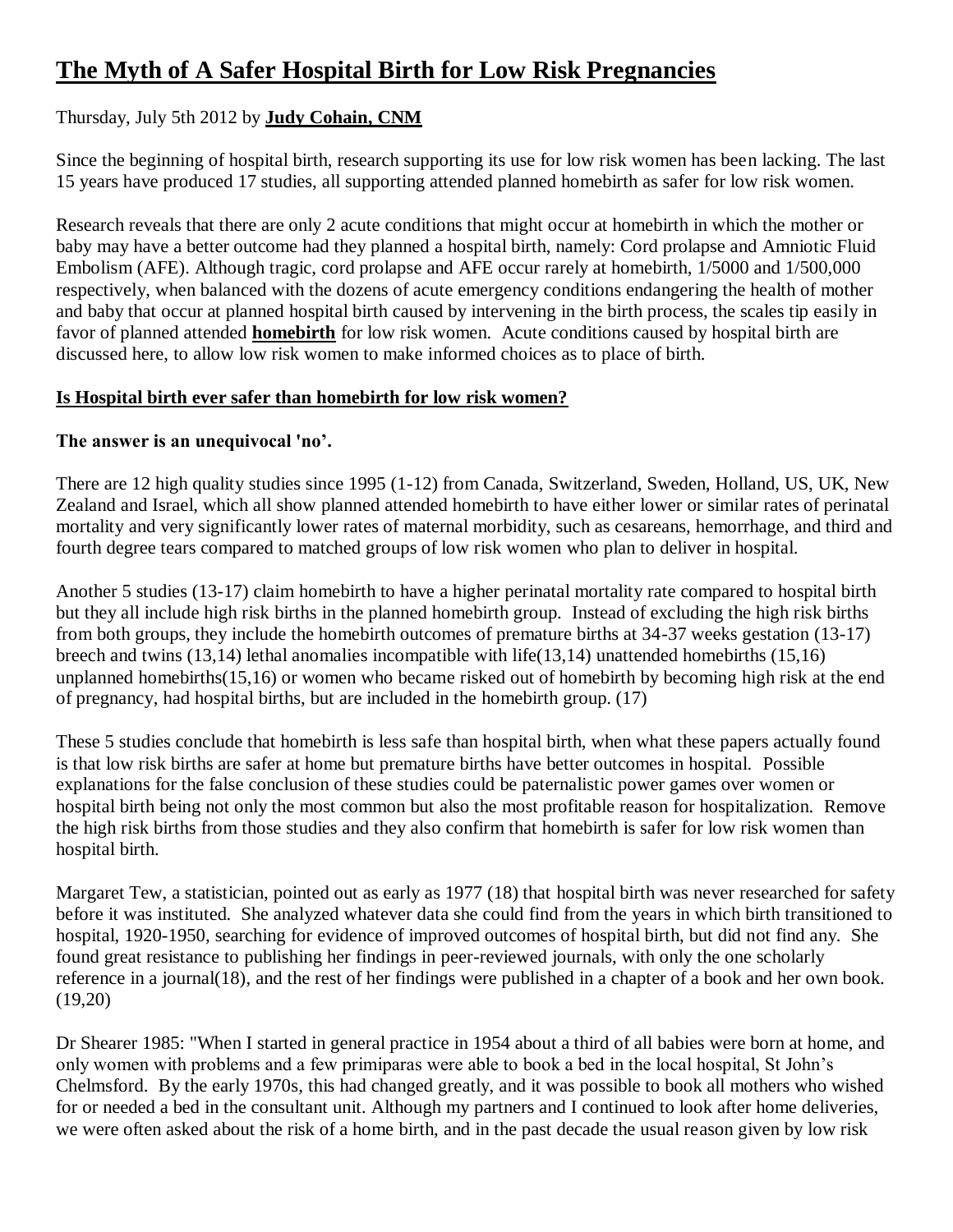mothers for a request for a hospital delivery was 'because it is safer.' There appears to be no firm evidence for this view." (21)

#### **No hospital birth perinatal death rates approximate the outcomes of experienced, motivated homebirth midwives at planned attended homebirth**

Published perinatal mortality rates of low risk women at planned attended homebirth and hospital birth average 0.6/1000 for vaginal births and 1.8/1000 for cesareans (22,23). Perinatal mortality rates for hospital births of low risk women are similar to outcomes of planned homebirth in general, but the maternal morbidity at planned hospital births is much higher. The most optimal perinatal mortality and maternal outcomes are reported by excellently trained, motivated homebirth midwives:

0/1000 Poplar, East London District, UK 1950: Jennifer Worth reports having delivered well over 100 babies before qualification and several thousand after in the post WWII tenements, where there was no running water and a family of 10 lived in one room, and a family of 10 was common. "I do not recall any instance of an emergency occurring, still less a disaster during delivery. Young people today simply do not believe me when I say this but I can only say, ask any midwife of my generation who has had a good deal of district experience and she will confirm this.

One reason, I think, why we did not have many problems is because we gave very good prenatal care, with careful screening for abnormalities such as rickets. Any woman with rickets was referred to hospital for cesarean delivery. Undiagnosed breech and twins did occur though. Disasters just did not seem to occur. Perhaps this had something to do with the attitude of the mother and the midwife." (24)

0/1000 Sweden 1992-2004 (25): "There were no emergency cases among 790 planned home birth group. One case of cord prolapse among 790 planned home births (0.1%) occurred. The baby was delivered at home eleven minutes after the waters broke and had an Apgar score of 8 at five minutes. The ambulance was called and arrived after the baby was born. No transfer was needed.

0/1000 Rankin Inlet Birthing Center, Nunavut, Canadian Northern Territories: The nearest hospital to Rankin Inlet Birthing Center is a 3 1/2 hour plane ride away, not including organizing that plane ride. The director of the birthing center, Amanda Marshman, wrote, "Yes, it is true that I work with a team of midwives in this remote community. This means we cannot augment or induce labour. In all my time here, there hasn't really been anything to speak of.

Yes, we get premies and hemorrhages, but all in all we don't have a lot of complications. We have had no maternal or fetal mortalities or morbidities in all the years the centre has been open. We tend to find that women who have chosen to go out and birth in a hospital in Winnipeg are the ones with the issues that arise!"

0/1000 Israel: Among 3,721 documented planned homebirths 2003-2010, attended by 15 midwives, 97.1% normal vaginal births, 1.5% cesareans, no perinatal deaths. (6) (updated) Despite this, restrictive homebirth protocols were passed in 2008 and more restrictive protocols were passed in 2012.

0.28/1000: Hungary: Dr. Agnes Gereb delivered 3,500 babies with 1 perinatal death, i.e. perinatal mortality rate of 0.28/1000. Instead of publishing these valuable statistics and her protocols, the government/police made a witch hunt against her, and all but 200 of her records have disappeared.

#### **What accounts for the worse outcomes of low risk women in hospital and better outcomes at home?**

 In an unfamiliar environment, women naturally experience more fear. Increased fear releases adrenalin and other adrenergic neurotransmitters which can slow down or even stop the birth process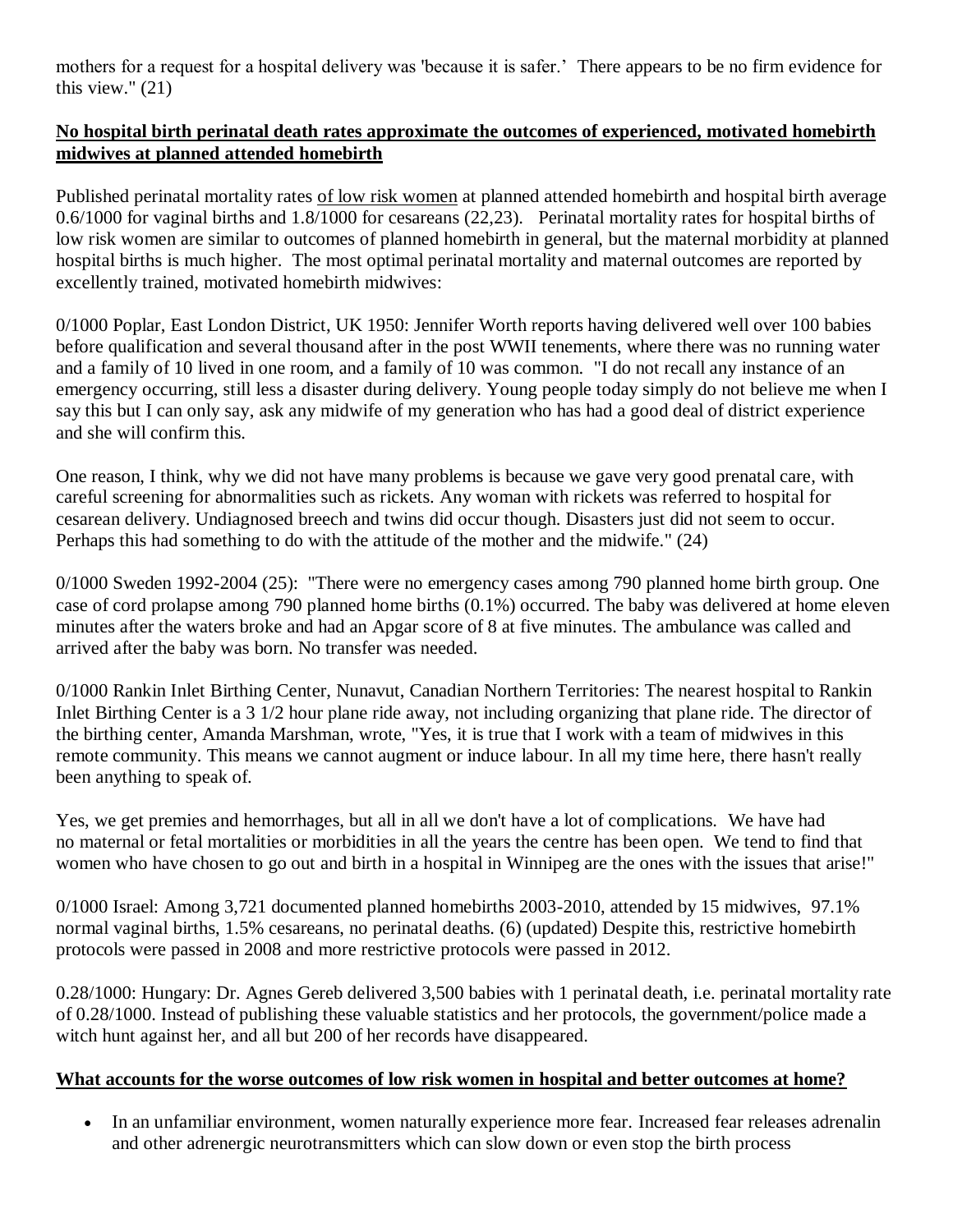- Unfamiliar environment, strangers, people in uniform, unfamiliar smells during labor counter mammalian birth instinct
- Hospital staff reservoir of bacteria which the mother/baby lacks immunity to
- Lower access to food, drink can cause hypoglycemia and dehydration
- All of the above increase pain level, which sends stress signals to fetus, provoking negative influence on fetal heart rate
- Laying on back compresses the aorta and vena cava decreasing oxygen delivery to fetus
- Continuous fetal monitoring decreases mobility which increases pain, decreases oxygenation of fetus, and increases anxiety.
- Frequent vaginal exams push bacteria up into uterus, causing increased rate of infection after 3 exams
- Overuse of **[antibiotics](http://www.greenmedinfo.com/toxic-ingredient/antibiotics)** kills healthy flora, lowering immune system capability
- AROM: increases pain levels, causing mother to opt for medications; could cause infection or cord prolapse
- **[Induction](http://www.greenmedinfo.com/blog/drug-induced-birth-linked-c-sections-fetal-harm)**: could cause uterine rupture, amniotic fluid embolism, increased postpartum hemorrhage
- Augmentation- same as induction
- **[Episiotomy](http://www.greenmedinfo.com/anti-therapeutic-action/episiotomy)**: increased hemorrhage, third and fourth degree extensions, permanent disability.
- **[Epidural](http://www.greenmedinfo.com/blog/why-so-many-women-are-taking-epidural-trip)**: causes fever in 15% of women, which increases neonatal seizures, which can cause brain damage
- Vacuum increases rate of third and fourth degree tears, causing lifelong incontinence of urine and feces and sexual disability and increased hemorrhage and for the baby: intracranial hemorrhage (0.9%), scull fractures (5%), and, rarely, brain damage or fetal death. (26)
- **[Cesarean](http://www.greenmedinfo.com/anti-therapeutic-action/cesarean-delivery)** causes maternal and perinatal death, and increased maternal and fetal morbidity, lifelong scar pain, infertility, adhesions, decreased nursing success, increased stillbirth and placenta accreta on subsequent pregnancies. Every cesarean causes hemorrhage over 500cc. Current usage not been shown to lower perinatal mortality rate or prevent Cerebral Palsy in full term women.
- Separating mother, grandmother and baby during bonding period

# **What acute conditions happen more often at hospital birth?**

- Chorioamnionitis and uterine infection caused by  $>3$  vaginal exams 1/1000
- Fetal distress associated with laying on your back and being on monitor: 10%
- Cord prolapse from routine artificial rupture of membranes (AROM): 10% of cord prolapse is associated with AROM
- Shoulder dystocia because of delivering in a hospital bed instead of on all 4s 3/1000. Shoulder dystocia with midforceps delivery 3/100.

# **What acute conditions only at hospital birth?**

- $\bullet$  Induction or augmentation is associated with increased cord prolapse (1/1000), increased ruptured uterus in TOL (1%), increased AFE (1/25,000) and increased placental abruption (3/1000).
- Fetal scull crushed by vacuum or **[forceps delivery](http://www.greenmedinfo.com/blog/mars-attack-violation-women-care-providers-birth)** 1/300,000
- Paralyzed for life from epidural : 1/250,000 epidurals.
- Bleeding to death from unnecessary elective cesarean: 1/3000 cesareans
- Anesthesia death during cesarean:  $1/10,000$  cesareans
- Car accidents to or from hospital 1/10,000

# **What fallacies must be promoted to maintain the myth surrounding hospital birth?**

"A normal pregnancy might instantly become an acute condition requiring an emergency intervention"(28). This statement is true. However, in order for this statement to be used as support hospital birth over homebirth for low risk women: the following 3 statements, known to be false, would have to be true: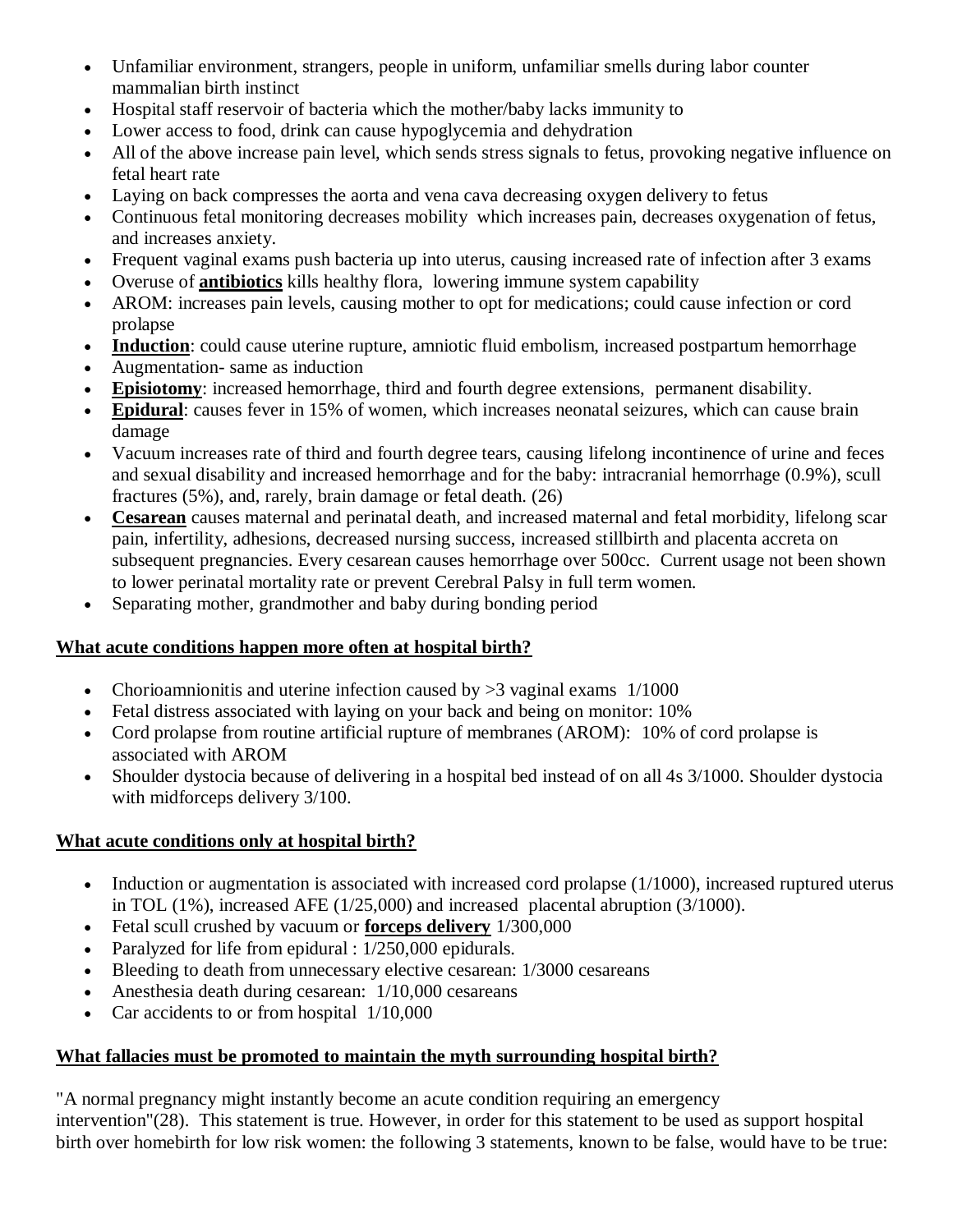- 1. Hospital has significantly better outcomes than homebirth for all acute conditions.
- 2. Hospital birth does not cause more acute conditions than it corrects.
- 3. Hospital birth does not cause acute conditions that don't exist at homebirth.

All three of the above necessary conditional statements are false.

- 1. Homebirth has better outcomes for shoulder dystocia, because most births take place on all fours, and it is simple to turn to all fours, at home, where one is not in a high hospital bed, connected to a monitor, IV and epidural. Epidural, vacuum and forceps triple the rate of shoulder dystocia. Women with epidurals cannot push optimally. Hospital beds are too high for most practitioners to do suprapubic pressure effectively.
- 2. Homebirth has a tenth of the rates of cord prolapse, AFE, uterine rupture, placental separation and fetal distress. Homebirth has lower rates of cord prolapse, AFE, uterine rupture, placental separation because AROM and induction are not routine. Homebirth prevents fetal distress because laying on one's back with a monitor never happens. Fetal distress occurs 1 in 1,000 at full term low risk homebirth, vs. 10% of low risk hospital births due to continuous monitoring and artificial uterine stimulants.
- 3. There are only 2 acute conditions that can be better treated in hospital than at home. There are dozens of acute conditions superimposed on the **fetus** by planned hospital birth: hospital acquired infections of all shapes and sizes, twice the hemorrhage rate, 10 times the rate of fetal distress, broken clavicles, skull fractures, hematomas, 1% cuts on fetal head during cesarean, 15% epidural fever, seizures, brain damage from vacuum or induction, death from shoulder dystocia, vacuum, bonding period disturbed, nursing failures; and an equal number superimposed on the mother by hospital birth. To put it simply, there are about 10 times as many low risk women and babies who would be alive today if they had chosen homebirth over hospital, compared to the number who are alive today because they chose hospital birth over homebirth.

Simply: If hospital birth were useful, the data would support it, but all homebirth studies (1-20), show better outcomes of low risk women at planned attended homebirth.

#### What rare acute conditions / emergencies can happen at birth that are better dealt with in hospital than **at home?**

There are four emergency situations that can better be dealt with in hospital than at home and they can be easily remembered with the mnemonic device CRAP:

Cord prolapse Ruptured uterus Amniotic Fluid Embolism (AFE) Placental abruption

Ruptured uterus and Placental abruption only occur among high risk women who are not considered suitable for planned homebirth, but choose it and the law protects their right to do so.

#### **What rare acute conditions/emergencies can happen at low risk birth that are better dealt with in hospital than at home?**

# **AFE and Cord Prolapse**

AFE and Cord prolapse are the only acute conditions that have better outcomes in hospital. They are very rare and not a single study documents the rate at which these happen suddenly at attended low risk omebirth. There is only one case study of cord prolapse happening at a low risk homebirth (27) which was caused by midwife rupturing membranes and would not have happened in a practice that restricts AROM. It is not known what the rates of AFE or cord prolapse occur at home, in the absence of AROM.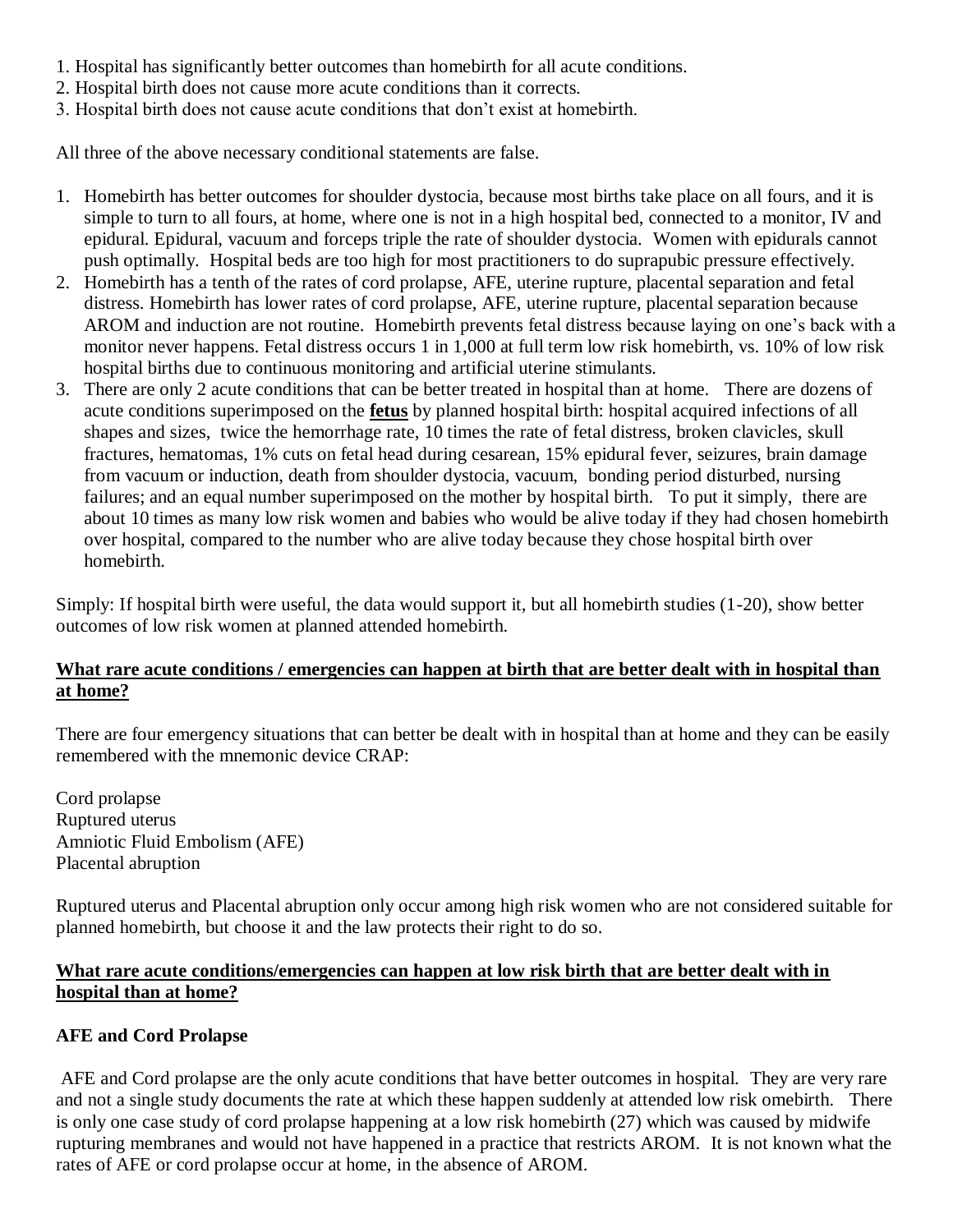Homebirth midwives do not routinely do AROM, whereas in hospital membranes are routinely ruptured. Agnes Gereb did not have a single case of prolapsed cord among 3,500 homebirths. A hot bath can sometimes be used to keep a prolapsed cord warm and pulsing, until delivery. It happens so rarely that the rate of death from AFE  $(1/1,000,000)$  and cord prolapse  $(1/100,000)$  at homebirth is a miniscule fraction of the maternal mortality  $(1/5,000)$  and perinatal mortality  $(1.7/1000)$  from elective cesarean surgery in hospital  $(34)$ .

When considering not just death but also morbidity, much morbidity is caused by hospital induction of low risk women. All of the 4 birth emergencies listed above are associated with induction (28-31). Today 40% of births are induced in the US (32).

Approx. Rates of acute emergencies for low risk births at planned attended homebirth vs planned hospital birth:

|                                                         | <b>Attended low risk</b><br>homebirths before transfer             | <b>Planned low risk Hospital birth</b> |
|---------------------------------------------------------|--------------------------------------------------------------------|----------------------------------------|
| Cord prolapse                                           | All risk(23) = $1/1,385$<br>$(0.07\%)$                             | Low risk $1/872$ $(0.1\%)$ $(5)$       |
|                                                         | Low risk.-1/5000?                                                  |                                        |
|                                                         | Risk of fetal<br>1/100,000<br>$death =$                            | Risk of fetal death= $1/17,000$        |
| Ruptured uterus (20%<br>newborn dies)                   | Unknown. Only among high<br>risk homebirths                        | 1/200(29)                              |
| Amniotic Fluid<br>Embolism (50%<br>maternal death rate) | No data for low risk-<br>1/1,000,000?                              | 1/25,000(30)                           |
| Complete or Partial<br>Placental abruption              | Only among high risk<br>homebirths - preterm,<br>hypertensive, etc | $0.3\%$ term $(33)$                    |
| Acute fetal distress                                    | Only among high risk                                               | 10% - 20%                              |

# **Summary:**

**The deaths caused by rare acute condition at planned attended low risk homebirth that might have had a better outcome in hospital are outweighed by the deaths and morbidity due to common acute conditions caused by hospital interventions. Planned attended homebirth outshines hospital birth for low risk women in every category of acute emergency. Today research wrongly considers hospital birth as the gold standard. Bias towards hospital births causes the majority of researchers to ignore the fact that women could achieve even better outcomes than hospital birth at planned attended homebirth.**